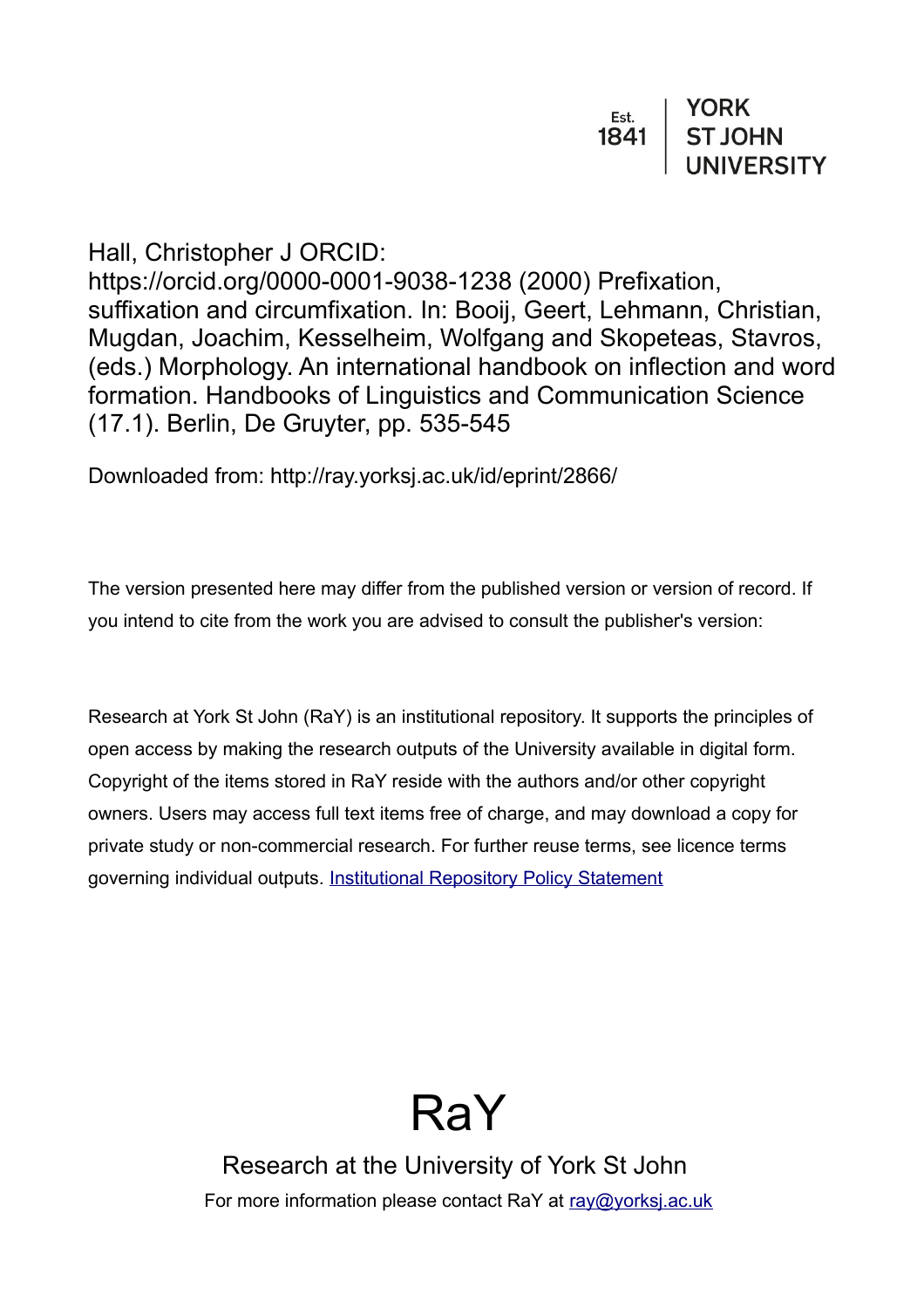Majewicz, Alfred F. & Pogonowski, Jerzy (1984), "On Categorial Marking in Natural Languages". *Lingua Posnaniensis* 26, 56-68

Matthews, P[eter] H. (1972), *Inflectional Morphology: A Theoretical Study based on Aspects of Latin Verb Conjugation.* Cambridge etc.: Cambridge Univ. Press (Cambridge Studies in Linguistics 6)

Matthews, P[eter] H. (1974), *Morphology.* Cambridge etc.: Cambridge Univ. Press.

Matthews, P[eter] H. (<sup>2</sup> 1991), *Morphology.* Cambridge etc.: Cambridge Univ. Press.

Mel'čuk, Igor' A. (1963), "O 'vnutrennej fleksii' v indoevropejskich i semitskich jazykach". *Voprosy jazykoznanija* 1963.4, 27-40 [German transl.: "Zur 'inneren Flexion' in den indoeuropäischen und semitischen Sprachen". In: Mel'čuk, I[gor'] A. (1976), *Das Wort: Zwischen Inhalt und Ausdruck.* München: Fink (Internationale Bibliothek für allgemeine Linguistik 9), 258-287]

Mel'čuk, Igor' A. (1973), Model' sprjaženija v alju*torskom jazyke. I*-*II.* Moskva: Institut russkogo jazyka AN SSSR (Predvaritel'nye publikacii Problemnoj gruppy po eksperimental'noj i prikladnoj lingvistike 45-46)

Mel'čuk, Igor A. (1982), *Towards a Language of Linguistics.* München: Fink (Internationale Bibliothek für allgemeine Linguistik 44)

Mel'čuk, Igor A. (1990), "Where and How to State Some Generalizations in Morphology". In: *Wiener* slawistischer Almanach 25/26 [= Festschrift L'u*bomir Dˇ urovicˇ zum 65. Geburtstag*], 299-310

Mel'čuk, Igor A. (1991), "Subtraction in Natural Language". In: Grochowski, Maciej & Weiss, Daniel (eds.), *"Words Are Physicians for an Ailing Mind". For Andrzej Bogusławski on the Occasion of His 60th Birthday.* München: Sagner (Sagners Slavistische Sammlung 17), 279-293

Mel'čuk, Igor A. (1993), *Cours de morphologie* générale (theoretique et descriptive), Vol. I: Introduction et Première partie: Le mot. Montréal: Presses de l'Université de Montréal; [Paris]: CNRS

Mel'čuk, Igor A. (1997 a), *Cours de morphologie* générale (theoretique et descriptive), Vol. IV: Cin*quième partie: Signes morphologiques.* Montréal: Presses de l'Université de Montréal; [Paris]: CNRS

Mel'čuk, Igor A. (1997b), "Grammatical Cases, Basic Verbal Construction, and Voice in Maasai: Towards a Better Analysis of the Concepts". In: Dressler, Wolfgang U. & Prinzhorn, Martin & Rennison, John R. (eds.), *Advances in Morphology.* Berlin, New York: de Gruyter (Trends in Linguistics: Studies and Monographs 98), 131-170

Mugdan, Joachim (1977), *Flexionsmorphologie und Psycholinguistik*. Tübingen: Narr (Tübinger Beiträge zur Linguistik 82)

Nida, Eugene A. (2 1949), *Morphology.* Ann Arbor: Univ. of Michigan Press [11946]

Reformatskij, Alexandr A. (<sup>4</sup> 1967), *Vvedenie v jazy*kovedenie. Moskva: Prosveščenie [<sup>1</sup>1947] Moskva: Učpedgiz]

Sapir, Edward (1921), *Language: An Introduction to the Study of Speech.* New York: Harcourt, Brace Szymanek, Bogdan (1989), *Introduction to Morpho*logical Analysis. Warszawa: Państwowe Wydawnictwo Naukowe

Igor Mel'čuk, Montréal (Canada)

## 54. Prefixation, suffixation and circumfixation

- 1. Terminology
- 2. Formal properties<br>3. Common function
- 3. Common functions<br>4. Distribution of affix
- Distribution of affix position
- 5. Theoretical issues
- 6. References

#### 1. Terminology

Prefixation, suffixation and circumfixation are the non-intrusive types of affixation, i.e. those which add affixes to the margins of a lexical base, as opposed to infixation (Art. 55) and transfixation (Art. 56). A **prefix** is an affix which is bound before the base. A **suffix** is an affix which is bound after the base. A **circumfix** is an affix of which one part is

bound before, and the other part after, the base. The term *affix* is also commonly used to refer to "zero" or "empty affixes" (cf. Art. 45), which are ignored here.

Although the terms *prefix*, *suffix* and *circumfix* (and their translation equivalents) are the most widely accepted, a variety of other terms have been employed historically and/or are found in contemporary work. In German, *Vorsilbe* and *Nachsilbe* are frequently employed, especially by school grammarians, for prefixes and suffixes, respectively. These terms suggest that affixes are always (single) syllables, which is not always the case, even in German (cf. 2). *Ending* (French *désinence*, German *(Flexions)endung*, Russian okonča*nie*) is often used as a synonym for *inflec-*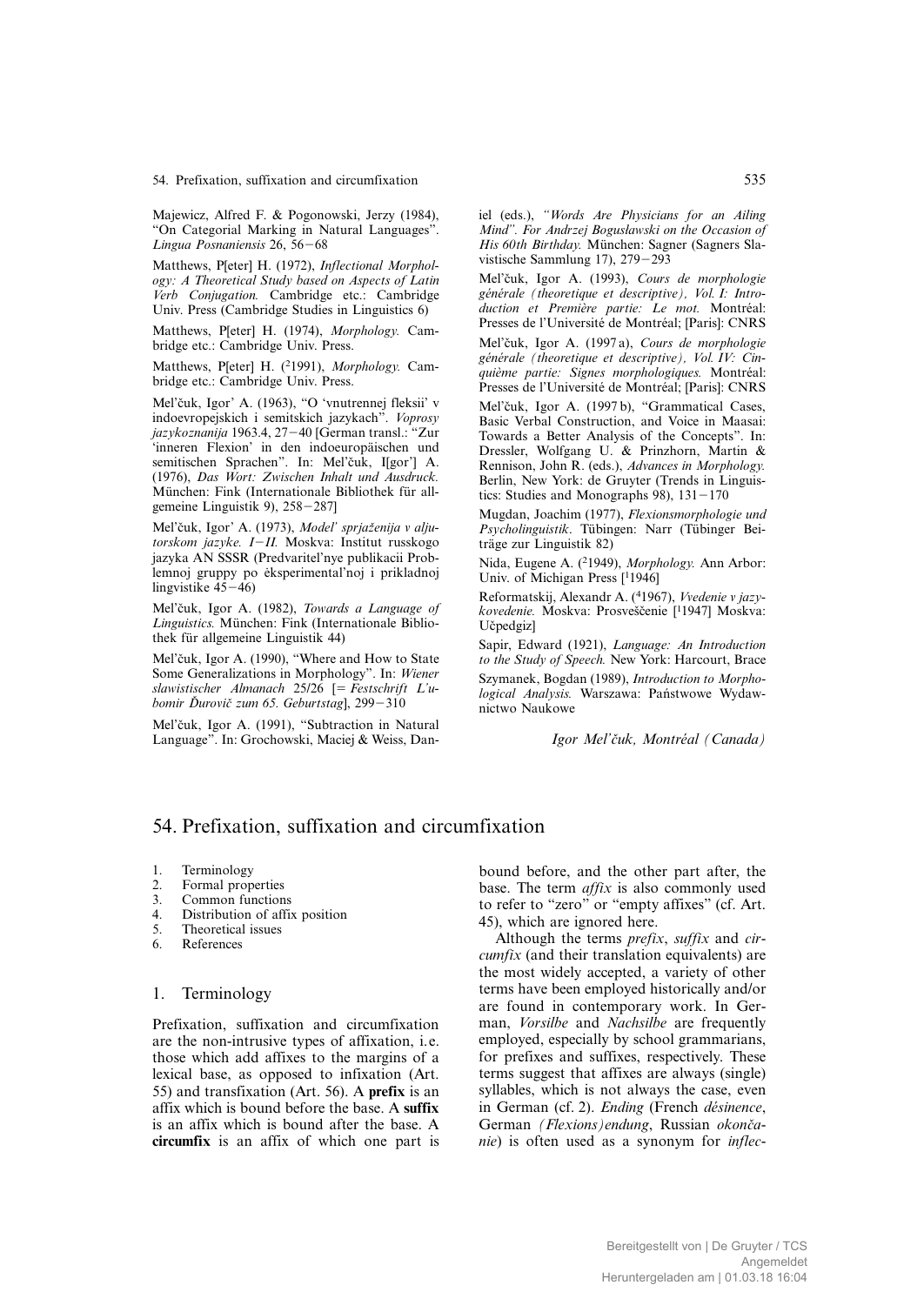*tional suffix*, especially for case-marking on nominal elements and person-marking on verbal elements (cf. Pei & Gaynor 1954 on *ending*: Dubois et al. 1973 on *désinence*; Conrad 1985 on *Endung*; Rozental' & Telenkova <sup>2</sup>1976 on *okončanie*). This usage reflects the Indo-European focus of most earlier linguists (and of many contemporary scholars), who worked with a family of languages in which inflectional functions were commonly marked exclusively by suffixes (cf. 3).

Where these special terms for inflectional suffixes are employed, the term *suffix* and its translation equivalents (Fr. *suffixe*, Ger. *Suffix*, Russ. *suffiks*) are generally used for derivational categories only (although German also makes the distinction *Flexionssuffix* 'inflectional suffix' and *Derivationssuffix* or *Ableitungssuffix* 'derivational suffix'). In this case, Russ. *postfiks* and Ger. *Postfix* are used to cover both inflectional "endings" and derivational "suffixes", but Eng. *postfix* is used only rarely (for example, in Mayan glyph studies). In Chinese, two terms are used for suffix: *hòuzhuì*, meaning 'something attached after' and *ciwei*, meaning 'word-tail'. Similarly, Japanese uses *setsubigo* or *setsubiji*, meaning 'join-tail-word'.

*Prebase* is an alternative, but rare, English form for *prefix* (Fr. *préfixe*, Ger. *Präfix*, Russ. *prefiks*) as is Russian *pristavka* for *prefiks. Préverbe* is used by some French linguists for verbal (usually valence-changing) prefixes. In Chinese, again, two terms are used: *qiánzhuì*, meaning 'something attached before' and *citou*, meaning 'word-head'. And, again, Japanese uses *settogo* or *settoji*, 'joinhead-word'.

*Ambifix* and *confix* are used as synonyms for *circumfix*, although for some scholars *ambifix* is used to refer to an affix that can appear on either side, rather than both sides, of the root (cf. Malkiel 1978: 145). Similarly, *confix* has also been proposed as a term for nonintrusive affixes consisting of a single phonological unit, i.e. for prefixes and suffixes, excluding circumfixes (Mel'čuk 1982: 84; cf. Mugdan 1990: 51).

#### 2. Formal properties

Unless otherwise indicated, the statistical data in this and subsequent sections come from the GRAMCATS database at the University of New Mexico, which records information on grammatical (inflectional) morphemes from a geneticallybalanced survey of 94 languages (cf. Bybee et al. 1994; Art. 77).

One of the most basic characteristics of nonintrusive suffixes is that they tend to be short; indeed, it seems that they rarely extend beyond a single syllable. The most widely attested phonological shape for prefixes and suffixes (and the elements that make up circumfixes) appears to be a single syllable with a CV sequence, which has been established as the phonologically unmarked (and only universally attested) syllable structure (cf. Jakobson 1941):

- (1) (a) Chichewa plural prefix /ma-/, e.g. /bwé:zi/ 'friend', /ma-bwé:zi/ 'friends'
	- (b) Kiwai iterative suffix *-ti*, e.g. *arigi* '[to] scratch', *arigi-ti* '[to] scratch repeatedly'

Beyond this canonical structure, the preferences seem to change depending on position before or after the root: after CV, the next most preferred shape for prefixes appears to be a single consonant, followed again by simple syllables of the form CVC, VC, and V; bisyllabic prefixes appear to be relatively uncommon.

- (2) (a) Maasai negative prefix *m-*, e.g. *a-rany* 'I sing', *m-a-rany* 'I do not sing'
	- (b) English privative prefix *dis-*, e.g. *arm*, *dis-arm*
	- (c) Kekchi 1st person possessive prefix *in-*, e.g. *ci* 'dog', *in-ci* 'my dog'
	- (d) Huichol locative prefix *e-*, e.g. *nep-e-i-nanai* '1.sg.subj-indic-another— place-3.sg.obj-buy(completive) (I bought it in another place)'

It is likely, of course, that data on derivational affix shape preferences will yield different patterns; thus, derivational prefixes of bisyllabic structure, such as Latin *mono-*, *para-*, *circum-*, may be more common than their inflectional counterparts. Such distributional data are, however, currently unavailable, and so further claims would be impressionistic only.

Beyond the preferred CV structure, inflectional suffixes, unlike prefixes, show a continuing preference for full syllables, including monosyllables CVC, VC, V, and bisyllables CVCV, VCV. Much less preferred than in prefix position, but still widely attested, is the single consonant C.

- (3) (a) German diminutive *-lein*, e.g. *Kind* 'child', *Kind-lein* 'little child'
	- (b) Ket plural *-an*, e.g. *am* 'mother', *aman* 'mothers'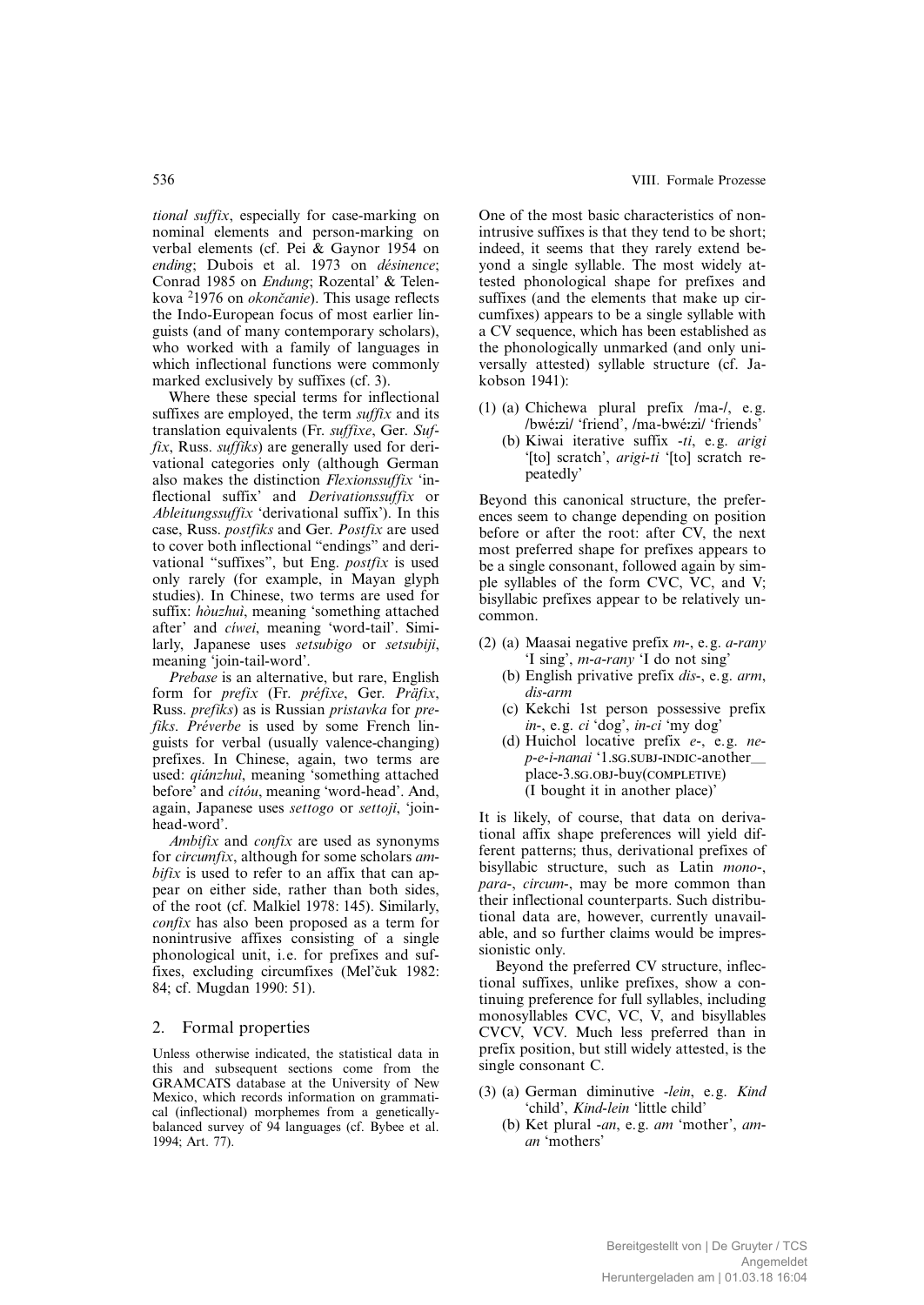- 54. Prefixation, suffixation and circumfixation 537
	- (c) Siberian Yupik possessive *-a*, e.g. *anjaq* 'boat', *anja-a* 'his boat'
	- (d) Malayalam plural *-kal*ø, e.g. *parawa* 'dove', parawa-kal 'doves'
	- (e) Coos 'kinship' *-ıˆni*, e.g. *sla'atc* 'cousin', *sla'tc-îni* 'mutual cousins'
	- (f) Siberian Yupik possessive *-n*, e.g. *anjaq* 'boat', *anja-n* 'your boat'

Generalising, then, it seems that CV is the most common shape for inflectional affixes (over a third in the GRAMCATS sample), and that most affixes are monosyllables (around two thirds), but that prefixes show a much stronger tendency to appear as single consonants or pairs of consonants and that suffixes show a greater toleration for bisyllables. Consonant clusters are not common. Tab. 54.1 shows figures from the GRAM-CATS sample  $\leq 1$  indicates that the affix is sub-syllabic, i.e. it consists of a single consonant or consonant cluster).

| No. of syllables Prefix $(\%)$ |       | Suffix $(\%)$ |
|--------------------------------|-------|---------------|
| $\leq$ 1                       | 17.70 | 6.87          |
|                                | 65.64 | 53.49         |
| $\mathfrak{D}$                 | 15.02 | 25.72         |
| $3+$                           | 1.64  | 3.92          |

Tab. 54.1: Canonical shape of inflectional affixes

Of monosyllabic prefixes in the sample, 41% are of CV structure; of suffixes, 27.5%. Affixes of up to four syllables may be identified (e.g. Garo *-nabadona* 'uncertain future'; cf. Bybee 1985: 179f.), but this seems to be the upper limit, and, in many cases (perhaps including Garo *-nabadona*), such forms are further analysable (if only diachronically) into strings of two or more separate affixes.

An account of the canonical phonological shape of affixes must also address the issue of phonological strength or formal stability, in terms of degree of allomorphy, susceptibility to reduction or loss, and degree of fusion with the base. One of the most fundamental factors to be taken into account in such an assessment is the diachronic source of affixes as free lexical morphs. Non-intrusive affixes not only tend to be short; they also tend to be phonologically weak, being typically unstressed, and are generally more prone than free grammatical morphemes to assimilate to the base (i.e. to undergo phonologically conditioned allomorphy). They also

show more variation from the canonical form in terms of non-phonologically conditioned allomorphy (cf. Bybee et al. 1990: 12, 18). Figures from the GRAMCATS sample (Tab. 54.2) show how free morphs with grammatical functions exhibit greater phonological strength than affixes on these measures.

|             | Phonologically<br>conditioned<br>allomorphy | All<br>allomorphy |
|-------------|---------------------------------------------|-------------------|
| Affixes     | 17.7                                        | 56.0              |
| Free morphs | 6.0                                         | 28.5              |

| Tab. 54.2: Allomorphy in affixes vs. free grammati- |  |  |
|-----------------------------------------------------|--|--|
| cal morphs (% affixes)                              |  |  |

Moreover, it seems that of affixes which exhibit allomorphy, most (56.3%) have more than two allomorphs. Clearly, then, affixes tend to be phonologically weaker and formally less stable than free grammatical morphs. Free grammatical morphs, in turn, tend to be phonologically weaker and formally less stable than full lexical morphs, and indeed, it has been suggested that this gradient from free lexical expression to bound grammatical expression reflects a diachronic process, whereby free lexical items progressively lose their formal integrity until they become formally dependent on adjacent items, i.e. they become affixes. The postulation that processes of semantic generalisation and phonological attrition and fusion explain the origins of affixes has a long history (cf. Bopp 1820). It has been proposed that bound morphs, both inflectional as well as derivational, were originally free lexical items which underwent semantic generalisation, and consequently reduction of form, until they fused with habitually contiguous free items, to become prefixes or suffixes (cf. Meillet 1912; Givón<sup>1971</sup>; Bybee & Pagliuca 1985; Hall 1992: 84-111; for the genesis of circumfixes, cf. Greenberg 1980). For example, the English causative suffix *-(i)fy*, as in *purify*, *simplify* (and its cognates in related languages) derives ultimately from Latin *facere* 'to make', a semantically general free lexical verb. In habitual contiguity with adjectives like *purus* 'pure' and *simplus* 'simple', the verb gradually became reanalysed as a bound morpheme on adjective bases to give Latin *purificare*, *simplificare* etc. Auxiliary verbs constitute a particularly rich source of inflec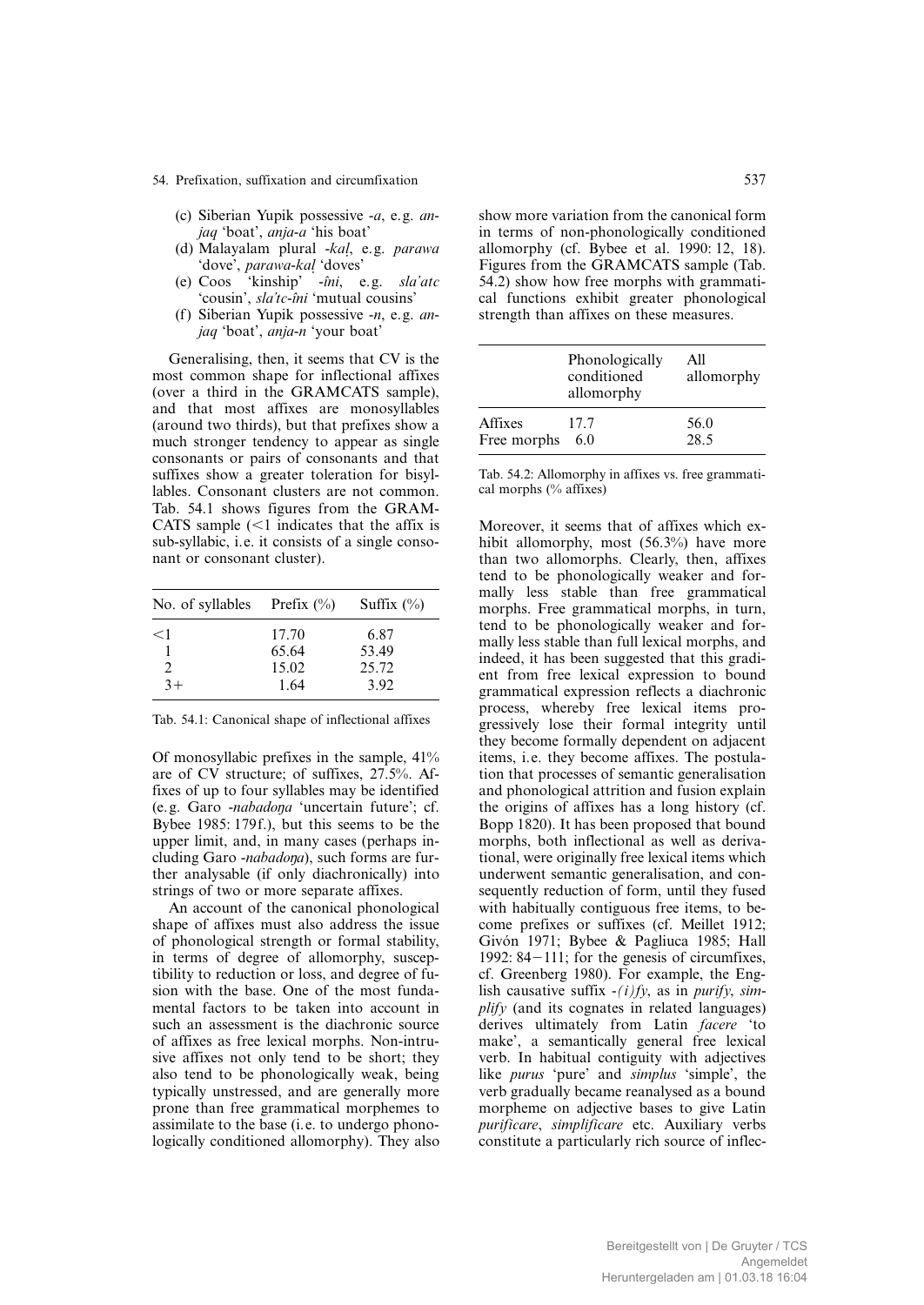tional affixation: In Romance languages, for instance, suffixes marking future have arisen from Late Latin periphrastic forms using *habeo* 'have'. The verb *habeo* underwent semantic change, becoming progressively more general, from its original full lexical meaning of possession, through modal meaning of obligation, to auxiliary status as tense marker (cf. Art. 145, 156; also, Bybee & Pagliuca 1985 for a similar analysis of Eng. *have*). It has been suggested that the most common sources of affixes are words in the syntax which constitute heads of the phrases in which they occur (cf. Givón 1984:  $228-237$ ; Hall 1992: 74-77; see also 4).

## 3. Common functions

Most cross-linguistic or typological work has concentrated on affixes expressing inflectional functions, since these, although varying greatly across languages, tend to do so less than derivational functions. Derivational affixes span an astonishing range of modifying functions, from the ubiquitous nominalisers, changing verbs and adjectives to nouns (in a sample of fifty languages, 70% employ nominalising affixes; cf. Hawkins & Gilligan 1988: 249) to more idiosyncratic cases like the Gombe Fulani verbal suffix *-(i)law*, indicating that the action of the verb happens quickly (cf. Comrie 1985: 343). In so-called polysynthetic languages, the affix inventory is particularly rich, and its members are used to express meanings that in most languages would be expressed through free lexical or grammatical morphemes in syntactic phrases (cf. examples from Greenlandic and Nahuatl in Art. 128 and Art. 132).

Generally, in inflectional languages which utilise both prefixes and suffixes, a single grammatical function is expressed either in prefix or suffix position, rather than in both (Sapir 1921: 72). For example, in Bantu languages the person affixes on verbs (for both subject and object) are prefixed and the voice affixes (active and passive) are suffixed (cf. Nida <sup>2</sup>1949: 81); one is not likely to find languages which express active voice as a prefix and passive voice as a suffix. Exceptions to this pattern do occur, however. Classical Nahuatl, for instance, expresses tense functions in both prefix and suffix positions. Choctaw indicates first person as a suffix and other persons as a prefix (cf. Haas 1946); Chukchi

transitive verbs have a subject prefix and an object prefix, but with some subjects a first person singular object is expressed by means of a prefix (cf. Muravyova 1998: 531). In Hebrew, person markers appear in both prefix and suffix position, depending on aspect, while in Chimariko, their position as prefix or suffix is lexically governed, being determined by the verb to which they are added (cf. Sapir 1921: 71).

According to the GRAMCATS database, in which 315 functions ("meaning components" or morphosyntactic properties) were factored out from the meanings expressed by a total of 4819 verbal affixes from 94 languages (cf. Bybee et al. 1994), the inflectional function most typically expressed by affixation on the verb is clearly number (plural and singular), followed by subject, person (1st, 2nd and 3rd), object, tense (past and future), and imperative. The present tense is less generally overtly marked than other tenses. Other functions commonly expressed through affixation are: allative (direction towards), anterior, and the aspectual distinctions continuous, habitual, and immediate; also common are location of speaker, negation, and protasis (*if-*clause). Tab. 54.3 shows figures from the GRAMCATS database.

| "Meaning component"         | No.  | $\frac{0}{0}$ |
|-----------------------------|------|---------------|
| plural                      | 308  | 6.39          |
| singular                    | 296  | 6.14          |
| subject                     | 287  | 5.95          |
| 3rd person                  | 232  | 4.81          |
| 1st person                  | 226  | 4.69          |
| 2nd person                  | 216  | 4.48          |
| object                      | 205  | 4.25          |
| past                        | 168  | 3.49          |
| future                      | 106  | 2.20          |
| imperative                  | 100  | 2.07          |
| location of speaker         | 83   | 1.72          |
| present                     | 78   | 1.62          |
| allative                    | 71   | 1.47          |
| negation                    | 67   | 1.39          |
| anterior                    | 64   | 1.33          |
| habitual                    | 56   | 1.16          |
| protasis <i>(if-clause)</i> | 55   | 1.14          |
| immediate                   | 54   | 1.12          |
| continuous                  | 51   | 1.06          |
| TOTAL                       | 2723 | 56.48         |

|  |  | Tab. 54.3: Most typical affix functions on verbs |  |
|--|--|--------------------------------------------------|--|
|  |  | (over 50 occurrences in GRAMCATS database)       |  |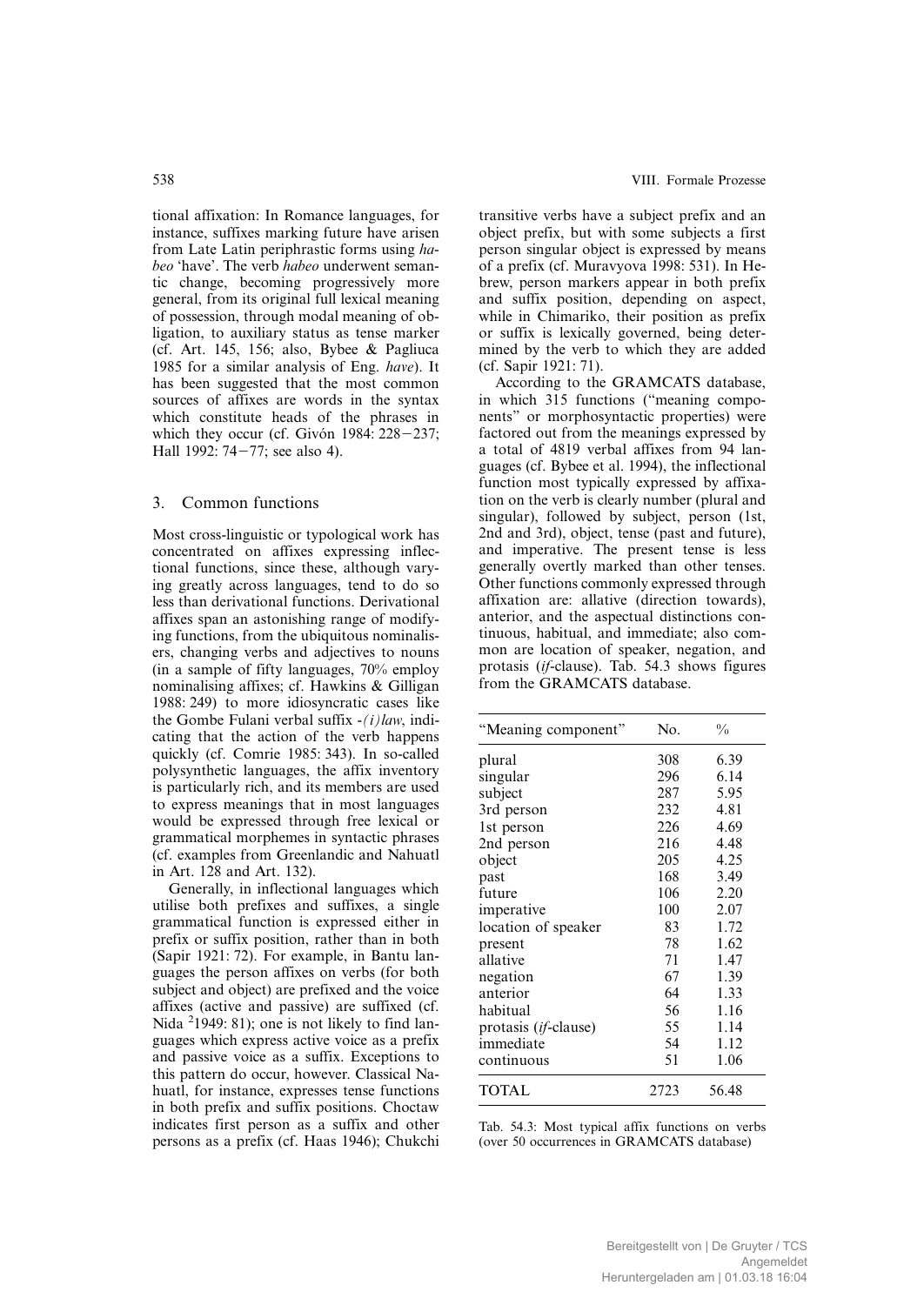The nineteen functions listed in Tab. 54.3 constitute around 6% of the total number of functions identified, and yet together account for over half of the affix data. On nouns, number is probably also the most common inflection, but in this case only for marking plurality (singular marking appears to be quite rare; cf. Greenberg  $21966:94$ ). Affixation is much more common than any other expression type for the plurality function (cf. Dryer 1989: 866); from a survey of 307 languages, 84% were found to express plurality through an affix on the noun.

There does not seem to be a clear correlation between function and position as prefix or suffix, although some generalisations, at various degrees of robustness, can be made for some functions and for some families. The best attested correlation is in the expression of case functions, which have an overwhelming tendency to be suffixed (cf. Hawkins & Gilligan 1988: 222). It appears that suffixes marking subject and object are never prefixed, although affixes for other cases are reported to appear in prefix position in a small number of languages, including Zulu, Squamish, Sakao and Temiar (data from Matthew Dryer's database at the State University of New York, Buffalo). Person/ number agreement affixes on verbs have a tendency to be suffixed (cf. Bybee et al. 1990: 9), but a greater proportion of prefixes than of suffixes express this function. Valence marking on the verb is also overwhelmingly suffixed, as is interrogative and imperative. Sentence negation, however, appears to have a tendency to be prefixed (cf. Bybee 1985: 177). Even at the higher level of inflection vs. derivation, universal patterns are elusive, although, again, some regularities emerge in particular languages or families. Indo-European inflection is overwhelmingly suffixed (although Greek has inflectional prefixes), whereas derivation appears in both positions. In contrast, Mayan languages tend to have inflectional prefixes and derivational suffixes. Khmer is predominantly prefixing, but uses its prefixes only to express derivational categories, whereas Bantu's overwhelming use of prefixation is limited to inflection (cf. Sapir 1921: 134). These tendencies are ultimately explicable in terms of word order typology and word order change; since affixes are the bound legacy of earlier free elements, subject to word order rules, their positional tendencies within a family can often be traced to

genetically-shared word order regularities (cf. Givón 1971; Dahl 1979; Bybee 1985: 177; Greenberg 1980; Art. 145; see also 4 for other potential explanatory factors).

#### 4. Distribution of affix position

It seems that human language makes more use of suffixes than of prefixes (cf. Sapir 1921: 70; Greenberg <sup>2</sup>1966: 92; Hawkins & Gilligan 1988). Although there are individual languages which appear to express grammatical functions exclusively or almost exclusively through prefixes, there are many more which employ only suffixes (cf. Sapir 1921: 70; Hawkins & Gilligan 1988: 228). Exclusively prefixing languages include: Kabyl\*, Navaho\*, Tiwi\*, Temiar\*, Khmer, Akan-Fante\*, Yoruba\*, Acholi\*, Mangbetu\*, Palantla, Chinantec\*, from six different families (\* indicates data on verbal affixes only). Exclusively suffixing languages include: Turkish, Nama, Eskimo, Nootka, Yana, Kui\*, Uigur\*, Maidu\*, Chacobo\*, Jivaro\*, Gu-Yalanji\*, Alyawarra\*, and Nimboran\*, from eleven different families.

It seems that, cross-linguistically, approximately 70% of affixes (including individual elements of circumfix pairs) are suffixes as compared with 30% prefixes (cf. Hawkins & Gilligan 1988: 236; Bybee et al. 1990: 4f.). Explanations for this distribution have been offered basically from two sources:

- (a) psychological processing constraints, based on the assumption that functional pressures (here in the form of the language processing mechanism) have the capacity to influence the form of language, and
- (b) the exigencies of diachronic change.

From the point of view of on-line word recognition (viewed as information processing; cf. Art. 163), the root morpheme is the key element and so should optimally occur earlier in the input than less informative bound material (cf. Greenberg 1957: 93; Cutler et al. 1985: 748f.; Hall 1992: 155f.). Psycholinguistic experimentation has demonstrated the critical importance of the temporal nature of speech in lexical processing, especially in spoken word recognition (cf. Marslen-Wilson 1987), and these findings have been complemented by work which suggests that the beginning portions of words are more informative in lexical processing that the final or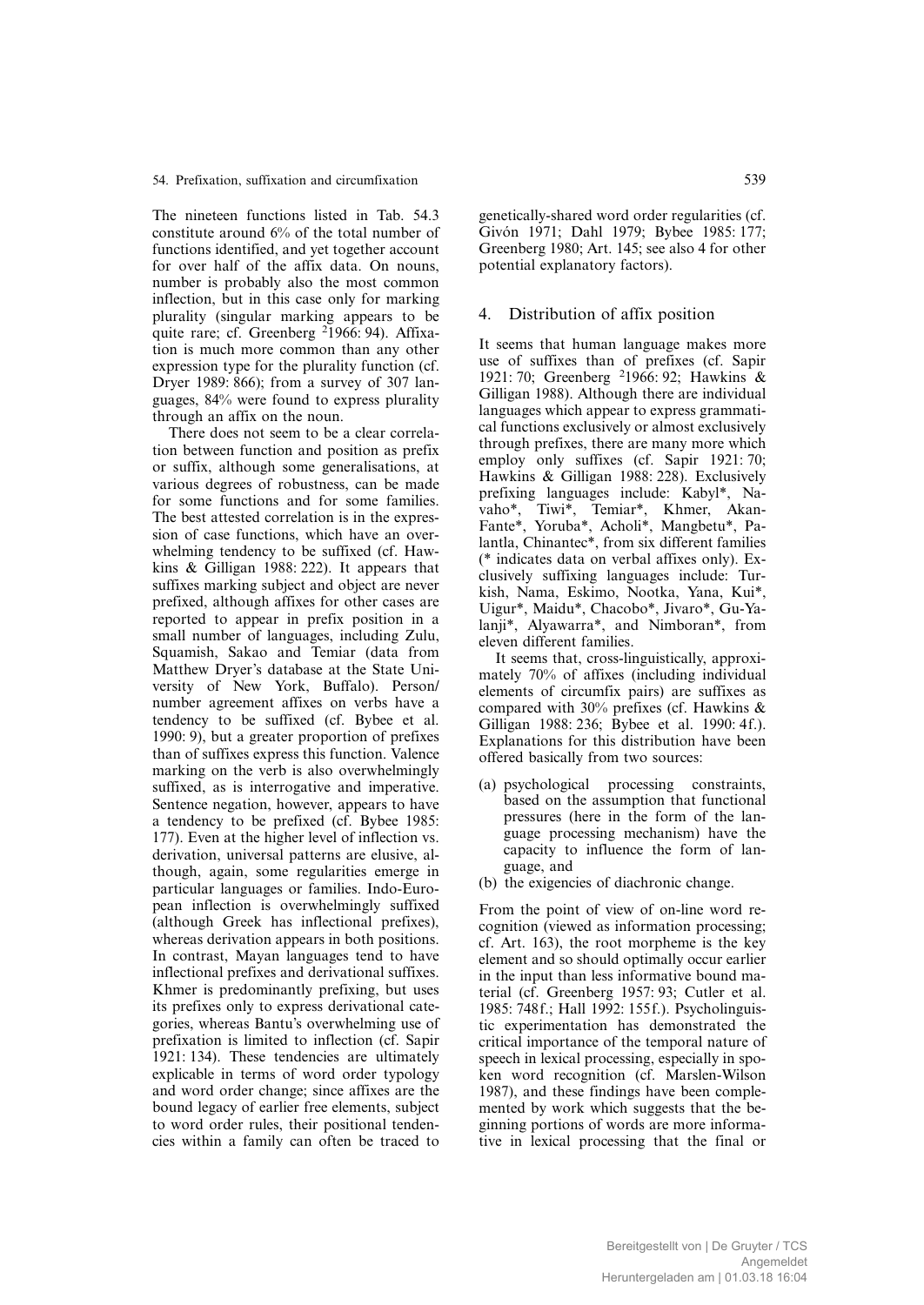middle portions (cf. Nooteboom 1981; Cole 1973; Cooper & Paccia-Cooper 1980; Brown & McNeill 1966: 329f.). Further evidence suggests that morphologically complex words are decomposed during recognition in at least some cases, especially with inflectional affixes, and with derivational affixes where the structure is part of speakers' morphological competence, i.e. where the combination is transparent and the affix productive (cf. Marslen-Wilson et al. 1994: 27; Hall 1995: 177- 185). It has been concluded from this evidence that the optimal position for lexically heavy elements (roots) will be before lexically light elements (affixes), giving rise to a preponderance of suffixes.

Other factors which have been suggested to contribute to the psychological explanation are the predictability of the content expressed by affixes and the phonological redundancy of affixes (cf. Greenberg 1957: 93; Cutler et al. 1985: 750f.; Hall 1992: 97-107, 157-161). It has been argued that suffixes tend to induce changes in the root morpheme, whereas prefixes retain their phonological integrity, and on the basis of this it has been suggested that suffixes are made even more predictable, since the root modification presignals the upcoming suffix (cf. Greenberg 1957: 93; Hall 1992: 103). Quantitative studies have, however, cast some doubt on this assumption (cf. Bybee et al. 1990: 19-27). Although there is some experimental support for suffix redundancy (cf. Tyler & Marslen-Wilson 1986: 749-751), extensive cross-linguistic research would need to be conducted to confirm this possibility.

An alternative view of the cross-linguistic distribution of affixes vs. suffixes is that the predominance of suffixes results from the predominance of postposed free grammatical elements in verb-final languages, which crosslinguistically outnumber verb-initial languages. These free forms generalise semantically and reduce phonologically to become bound as affixes. In an analysis of inflectional morphs on verbs in 71 languages, verbfinal languages showed a strong tendency for bound and unbound morphs expressing grammatical functions to be postposed, whereas verb-initial and verb-medial languages showed more of a balance between post- and preposing (cf. Bybee et al. 1990: 7-18). Preposed grammatical morphs tended to be free in verb-medial languages, but were bound in the other language types. The ex-

planation for the suffixing preference derived from these data is that

- (a) grammatical morphs at clause boundaries (i.e. in verb-initial and verb-final languages) show a strong tendency to become bound as affixes, whereas grammatical morphs which occur clause-internally (i.e. in verb-medial languages) show a weaker tendency to become bound, and in this case reduction to affix is determined by semantic factors (cf. 5);
- (b) verb-final languages greatly outnumber verb-initial languages and grammatical morphs appear more consistently in postposed position.

A second regularity is that there appears to be a partial correlation between the predominant (or exclusive) positioning of affixes (as either prefixes or suffixes) and the dominant order of syntactic head and modifier, particularly in the VP and PP (cf. Hawkins & Gilligan 1988: 226-231; Art. 118). If the overall skewing in favour of suffixing is discounted, the head/affix correlation clearly emerges. Explanations for this distribution have been offered from

- (a) cross-component organising principles for the syntax and morphology (Hawkins & Gilligan 1988: 226-231) and
- (b) the results of diachronic change (Hall 1992: 74-83).

Following much work in theoretical morphology in which principles of phrase syntax have been extended to word syntax (cf. Selkirk 1982; Williams 1981; Scalise 1984; Art. 22, 42), it has been proposed that in the morphology, the affix is the head of the word, and thus follows the same head-ordering pattern as syntactic elements. Alternatively, it has been argued that the correlation between syntactic heads and modifiers is a historical accident, in that the typical diachronic source for affixes is a free lexical item of head status in the syntax, which becomes bound on its former modifiers (cf. Hall 1992: 75-77; Givón 1971; 1984: 228–237).

Circumfixation is much rarer than suffixation or prefixation in languages, but does appear to occur in a large number of disparate language families, as illustrated in a sampling from a non-systematic survey of grammars and grammatical studies:

(4) Afroasiatic (Amharic, Classical Arabic, Harari, Margi, Tuareg); Australian (Alawa, Worora); Austronesian (Indone-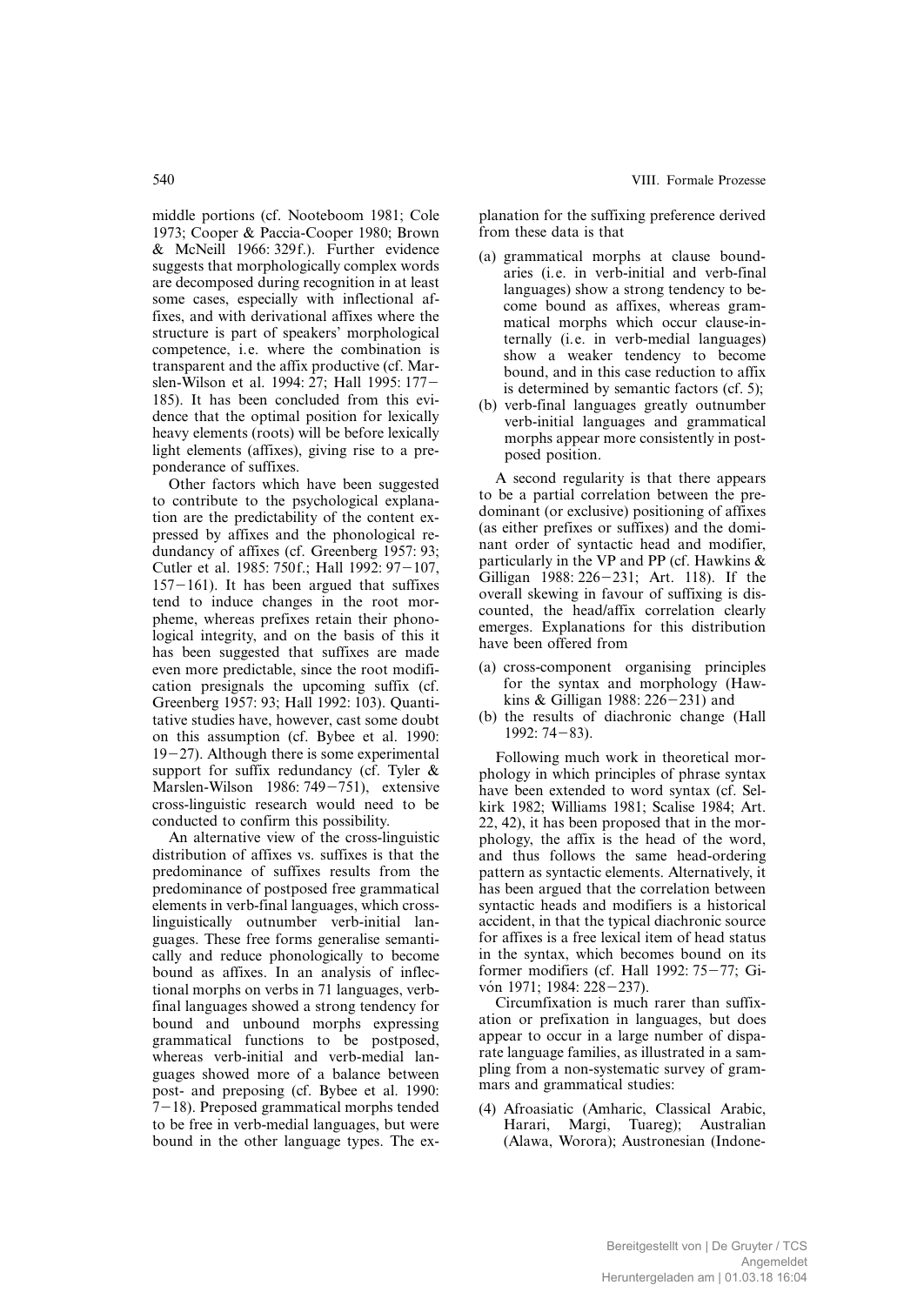sian, Rukai, Samoan, Tagalog, Tondano); Caucasian (Georgian); Chukotko-Kamchatkan (Chukchi); Finno-Ugric (Udmurt); Ge-Pano-Carib (Abipon); Hokan (Karok); Indo-European (Germanic: Dutch, German; Iranian: Balochi, Caspian subgroup, Early Modern Persian, Ormuri, Pamir subgroup, Pashto, Talysh); Khoisan (!Kung); Kiwai (Kiwai); Macro-Algonquin (Cheyenne); Niger-Congo (Voltaic: Akasele; West Atlantic: Dyola); Oto-Manguean (San Pedro Mixtepec, Zapotec, Amatlan Zapotec); Penutian (Mayan: Kekchi, Mam); Totonacan (Totonac); Uto-Aztecan (Nahuatl)

In certain families, e.g. Indo-European and Afroasiatic, circumfixation is particularly well documented and in a few languages, e.g. Indonesian, circumfixes are used to express a wide variety of functions, including marking of nominalisation, verbalisation, iterative, reciprocal, locative, causative, and stative. In German and Dutch, however, circumfixes are found only sporadically.

#### 5. Theoretical issues

One of the major theoretical issues arising in the analysis of affixation to the root is how these affixes interact with each other, i.e. how they are ordered on either side of the root. This problem has been studied from various points of view, and with different goals in mind. Although affixes almost always appear in a fixed order within the word (unlike syntactic constituents in a sentence), the problem of determining the positional classes of an affix inventory is often just as difficult as word order determination, especially with a large inventory, as in polysynthetic languages, where the combinatorial possibilities are multiple. Consequently, considerable effort has been expended on devising systematic procedures for what has been called in this context *positional analysis* (cf. Nida <sup>2</sup> 1949: 205-207; Grimes 1967; 1983; Muysken 1986; Elson & Pickett 1983:  $12-16$ ). A typical field practice is to record for each affix (or class of affixes) the numerical position it occupies, counting to the left or right of some reference point, normally the root. Taking the furthest position from the reference point, the set of immediately preceding suffixes or subsequent prefixes is identified. From this set, the affix(es) which occupy the next furthest position from the reference point are determined and the procedure is repeated until all rela-

tive orders are established. Proponents of a syntactic approach to morphological analysis argue that positional analysis may be accomplished through the postulation of subcategorization frames (cf. Selkirk 1982: 71-74). Advocates of paradigm functions, in contrast, argue that syntactic operations introducing an affix into a tree structure should be kept distinct from operations which realise an affix in a specific sequential position relative to the root, and thus reject subcategorization explanations (cf. Stump 1992; 1993).

From a theoretical point of view, linguists have been concerned with the question of affix order as determined by ordered rule application (in either a characterisation of our tacit knowledge of language or of grammar as an abstract object). In Lexical Morphology affix order is viewed as a problem of rule-block ordering (cf. Siegel 1979; Allen 1978). In relatively simple affix systems like English, the affix inventory has been claimed to be divisible into classes (also called *strata*, *layers* or *levels*), characterised by their proximity to the root, their liability to undergo certain phonological rules (especially stress rules) and other phenomena. It is argued that affixes at lower levels are introduced by rules applying earlier than those introducing affixes at higher levels. In English, for example, *-ify*, as in *purify* is introduced at Level I, whereas *-er*, as in *purifier* is introduced at Level II (cf. Chomsky & Halle 1968; Katamba 1993: 89-153). The fundamental notion is that some morphological processes involve a closer relationship between collocated morphemes than other processes; in the theory, the latter correspond to lower levels and the former to higher levels (for the psychological reality of these levels, cf. Emmorey & Fromkin 1988: 137–141). The approach has been extended to other languages to a limited extent (cf. Booij & Rubach 1987; Pulleyblank 1986), but some researchers regard it as unable to account for all the data in certain languages (cf. Aronoff & Sridhar 1983).

In attempts to identify universal causal factors in determining the proximity of affixes to the root, appeals have been made to principles of iconicity (cf. Art. 30). It has been suggested, for example, that affix order is determined by degree of semantic relevance (cf. Bybee 1985: 33-35). Within non-intrusive affixation, the prediction is that affixes expressing more relevant categories will appear closer to the root in multi-affix strings and show a greater degree of fusion with the root (cf. Art. 39). For example, derivational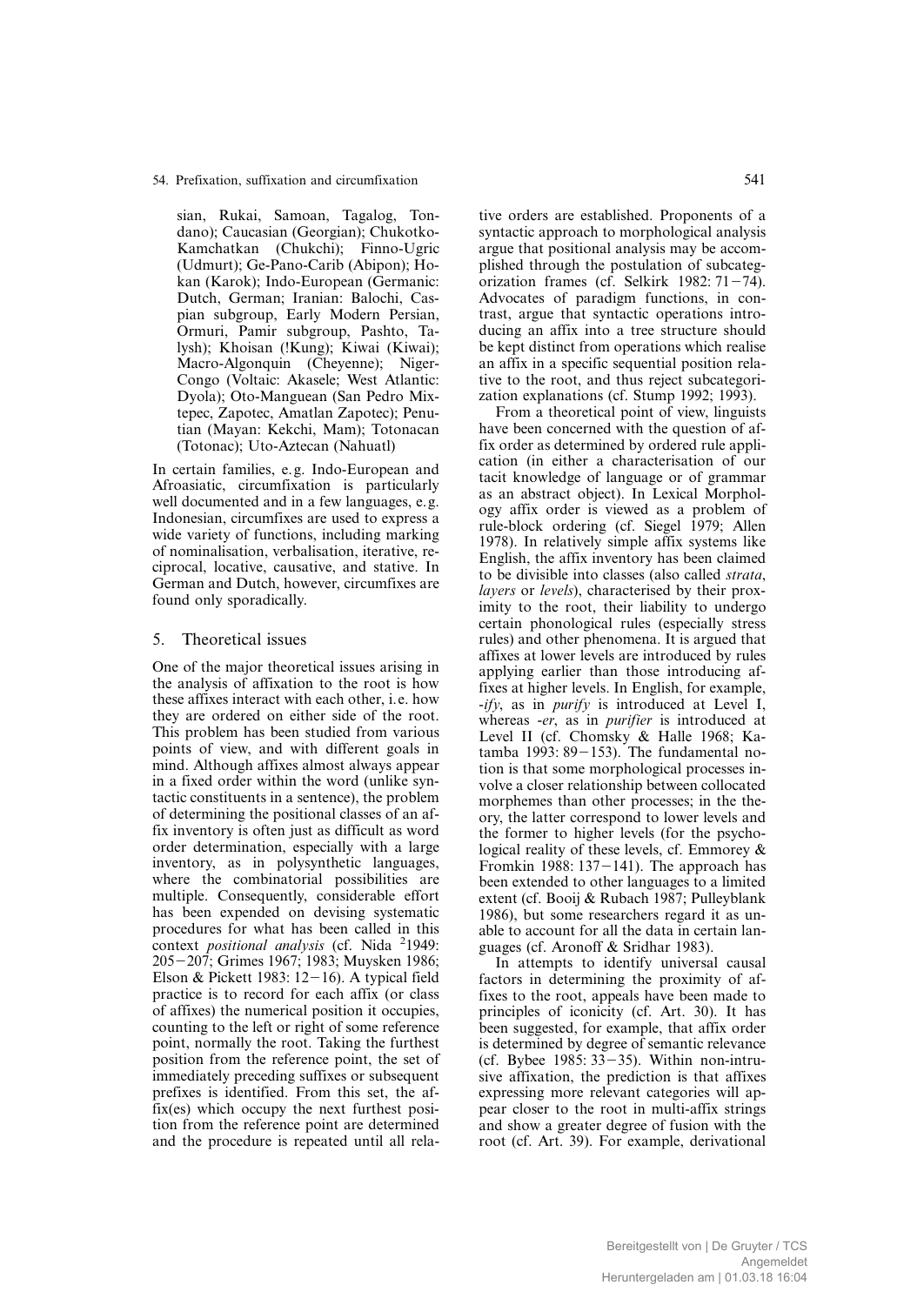affixes virtually always occur closer to the root than inflectional affixes (cf. Bloomfield 1933: 222; Nida <sup>2</sup>1949: 99; Greenberg <sup>2</sup>1966: 93) and, within inflection, it has been proposed that more relevant categories appear closer to the stem than less relevant categories (cf. Bybee 1985: 33-35). Thus, affixes expressing aspect tend to appear closer to the verb stem than those expressing subject agreement, and the iconicity hypothesis claims that this is because aspect expresses fundamental properties of the verb meaning, whereas subject agreement refers to an argument of the verb rather than affecting the verb meaning itself. For nouns, it appears that number affixes occur closer to the noun stem than case affixes (cf. Greenberg <sup>2</sup>1966: 95), and number expresses significant information about what is referred to by the noun stem, whereas case refers to the entity or entities' role in relation to other entities referred to. In line with this hypothesis, it appears that aspect provokes phonological changes in the stem much more often than number agreement does, and lexically-conditioned allomorphs are attested to a much greater extent for aspect than for number (e.g. in Serbo-Croatian; cf. Bybee 1985: 37). These findings are taken to reflect a greater degree of fusion between verb stem and affix for aspect than for number.

Another explanatory account of affix order, again proposed as a linguistic universal, appeals to syntactic rather than semantic factors, claiming that rule application in morphology and syntax are essentially isomorphic. The "Mirror Principle" makes explicit this claim, stating that "the syntactic ordering known via examination of […] feeding and bleeding relationships [between syntactic rules] must match the morphological ordering known independently by examining morpheme orders" (Baker 1985: 382). Evidence from a wide range of unrelated languages seems to be compatible with this principle; however, its status is still controversial given the separation of syntax and morphology in many grammatical theories (cf. Art. 22, 34, 36). Furthermore, its compatibility with the historical semantic iconicity account of affix order remains to be explored.

The term *circumfixation* has been employed to refer to the morphological process introducing a discontinuous affixal unit which surrounds the base (cf. Bergenholtz & Mugdan 1979: 59; Mel'čuk 1982: 84f.); it has also been used to refer to simultaneous prefixation and suffixation, when the formal, distributional, and/or semantic properties of the elements introduced differ according to whether the elements occur combined around a single base or independently (cf. Bauer 1988 b: 20f.; Anderson 1990: 284f.). In the prototypical case, the elements do not occur outside the combination (the distributional criterion), nor express identifiably independent meanings/functions within the combination (the semantic criterion). Clear cases include:

- (5) (a) Georgian comparative/superlative circumfix *u-…-esi*, e.g. *lamazi* 'beautiful', *u-lamaz-esi* 'more/most beautiful'
	- (b) Amatlan Zapotec negative circumfix *na-…-t*, e.g. *top* 'to gather', *na-top-t* 'to not gather'

Many reported cases of circumfixation present problems, however, for these criteria, and might be analysed as defective cases of circumfixes or, simply, as prefix-suffix combinations. For example, it is often difficult to distinguish circumfixation from what has been called *parasynthesis* (Malkiel 1978: 146), where a prefix and suffix pair obligatorily cooccur but have identifiably separable roles within the combination, as in this example from Spanish:

- (6) (a) *grande* 'large' *en-grand-ecer*, *a-grandar* 'to enlarge'
	- (b) *loco* 'mad' *en-loqu-ecer*, *a-loc-ar* 'to madden'

In these forms the *en-/a-* prefixes mark verbalisation, and *-ecer/-ar* mark the infinitive. Deadjectival forms such as \**en-grand-ar* or \**a-grand-ecer* are not attested. The infinitive forms can stand alone (cf. *abast-ar*, *abastecer* '[to] supply' from the noun *abasto* 'supply'), but the prefixes always derive verbs from adjectives, and so require verbal inflection. In such cases, the suffix could be said to *potentiate* the prefix (i.e. the presence of the suffix is a necessary condition for the presence of the prefix). So, despite their obligatory co-occurrence in deadjectival verbalisation, a circumfix analysis \**en-…-ecer* and \**a-…-ar* would seem unmotivated and the postulation of a linked prefix-suffix pair favoured (cf. Scalise 1984: 147-150 for a similar phenomenon in Italian). An oft-cited case of circumfixation is the German past participle *ge-…-t*, e.g. *filmen* 'to film', *gefilm-t* 'filmed'. In this case, the element *-t* does occur alone on some verbs as the past participle marker (e.g. *wiederholen*, *wiederhol-t*; *probieren*, *probier-t*; *passieren*, *passier-t*),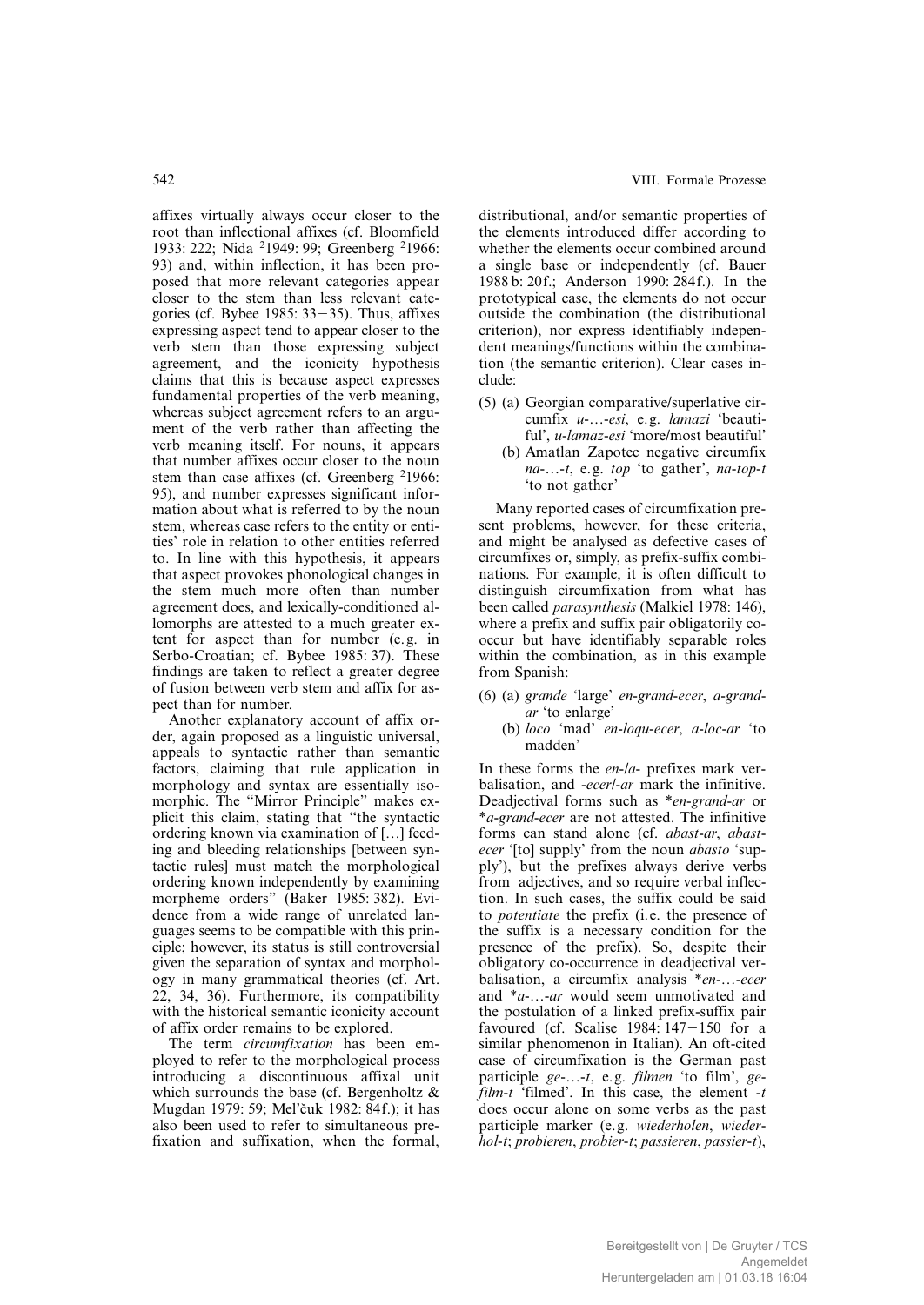and so can be analysed as a suffix; the element *ge-*, on the other hand, does not occur independently. For the group of verbs which take the circumfix, however, both elements are necessary: neither \**ge-film* nor \**film-t* are well-formed past participle forms of the verb *filmen* (cf. Bauer 1988 a: 22f., 197). Since the distributional criterion is partially compromised for this circumfix, it should be seen as defective. Kekchi presents a problematic case for the semantic criterion, in a form of the 3rd person plural possessor, reported as the circumfix  $/r$ -...-e?p/ (cf. Nida<sup>-2</sup>1949: 50f.). The prefix element is identical to one form of the 3rd person singular ergative marker and nominal possessive marker, and the suffix element is identical to a 3rd person plural absolutive marker:

|  | $(7)$ (a) /r-otsots (1) | 'his house'     |
|--|-------------------------|-----------------|
|  | (b) $/r$ -otfotf-e?p/   | 'their house'   |
|  | $(c)$ /jaf/             | 'he is sick'    |
|  | (d) $/jaf-ePp/$         | 'they are sick' |

It is possible to analyse (7b), then, as a combination of possessive prefix plus plural suffix, where the suffix encodes the plurality of the possessor as it does the plurality of the subject in (7d) but in this combination does not express absolutive.

Circumfixation is a special case of the expression of a single function (a morpheme) by a combination of several markers (morphs), a phenomenon for which the term *synaffix* has been suggested (Bauer 1988 b). For example, Pawnee expresses potential modality through two prefixes, *kus-* and *i-*, which occur to the left and right of the subject prefix respectively (cf. Bybee 1985: 181). In the Kubachi dialect of Dargva, essive and ablative locative case is expressed through pairs of suffixes (cf. Comrie 1981: 210).

A further possibility is that an affix may not be specified for position, i.e. it may appear either as a prefix or a suffix, depending on context (cf. Malkiel 1978: 145). In Afar, for example, the determining context for some affixes is the nature of the onset of the base-form: an affix is realised as a prefix before stems beginning with [e, i, o, u], e.g. *tokm-e´* '2-eat-perf (you ate)', but as a suffix after stems beginning with [a] or a consonant, e.g.  $vab-t-e$  'speak-2-IMPERF (you speak)';  $ab$ *t-e´* 'do-2-perf (you did)' (cf. Fulmer 1991). A similar phenomenon appears to occur in Kekchi (cf. Nida  $21949: 42$ ). Finally, affixes may be reduplicated (cf. Art. 57). For example, Yukaghir *-nu* expresses iteration, whereas

*-nu-nu* expresses intense iteration (cf. Bybee 1985: 150f.). In Tagalog, elements of circumfixes may also be reduplicated (cf. Schachter & Otanes 1972).

#### 6. References

Allen, Margaret Reece (1978), *Morphological Investigations*. Ph.D. dissertation, Univ. of Connecticut Anderson, Stephen R. (1990), "Sapir's Approach to Typology and Current Issues in Morphology". In: Dressler, Wolfgang U. & Luschützky, Hans C. & Pfeiffer, Oskar E. & Rennison, John R. (eds.), *Contemporary Morphology*. Berlin, New York: Mouton de Gruyter (Trends in Linguistics: Studies and Monographs 49), 277-295

Aronoff, Mark & Sridhar, S[hikaripur] N. (1983), "Morphological Levels in English and Kannada; or Atarizing Reagan". *Papers from the Annual Regional Meeting of the Chicago Linguistic Society* 19.2, 3-16 [Parasession on the Interplay of Phonology, Morphology, and Syntax]

Baker, Mark (1985), "The Mirror Principle and Morphosyntactic Explanation". *Linguistic Inquiry* 16, 373-415

Bauer, Laurie (1988 a), *Introducing Linguistic Morphology*. Edinburgh: Edinburgh Univ. Press

Bauer, Laurie (1988 b), "A Descriptive Gap in Morphology". *Yearbook of Morphology* 1988,  $17 - 27$ 

Bergenholtz, Henning & Mugdan, Joachim (1979), *Einführung in die Morphologie*. Stuttgart etc.: Kohlhammer (Urban-Taschenbücher 296)

Bloomfield, Leonard (1933), *Language*. New York: Holt [British edition 1935, London: Allen & Unwin]

Booij, Geert & Rubach, Jerzy (1987), "Cyclic versus Postcyclic Rules in Lexical Phonology." *Linguistic Inquiry* 18, 1-44

Bopp, Franz (1820), "Analytical Comparison of the Sanskrit, Greek, Latin, and Teutonic Languages, Showing the Original Identity of Their Grammatical Structure". *Annals of Oriental Literature* 1, 1-64 [reprinted 1889 in: *Internationale Zeitschrift für Allgemeine Sprachwissenschaft* 4, 14-60; reprint reproduced in: Bopp, Franz (1974), *Analytical Comparison of the Sanskrit, Greek, Latin, and Teutonic Languages, Showing the Original Identity of Their Grammatical Structure*, ed. by E. F. K. Koerner. Amsterdam: Benjamins (Amsterdam Classics in Linguistics 3)]

Brown, Roger & McNeill, David (1966), "The 'Tip of the Tongue' Phenomenon". *Journal of Verbal Learning and Verbal Behavior* 5, 325-337

Bybee, Joan L. (1985), *Morphology: A Study of the Relation between Meaning and Form*. Amsterdam, Philadelphia: Benjamins (Typological Studies in Language 9)

Bybee, Joan L. & Pagliuca, William (1985), "Cross-linguistic Comparison and the Develop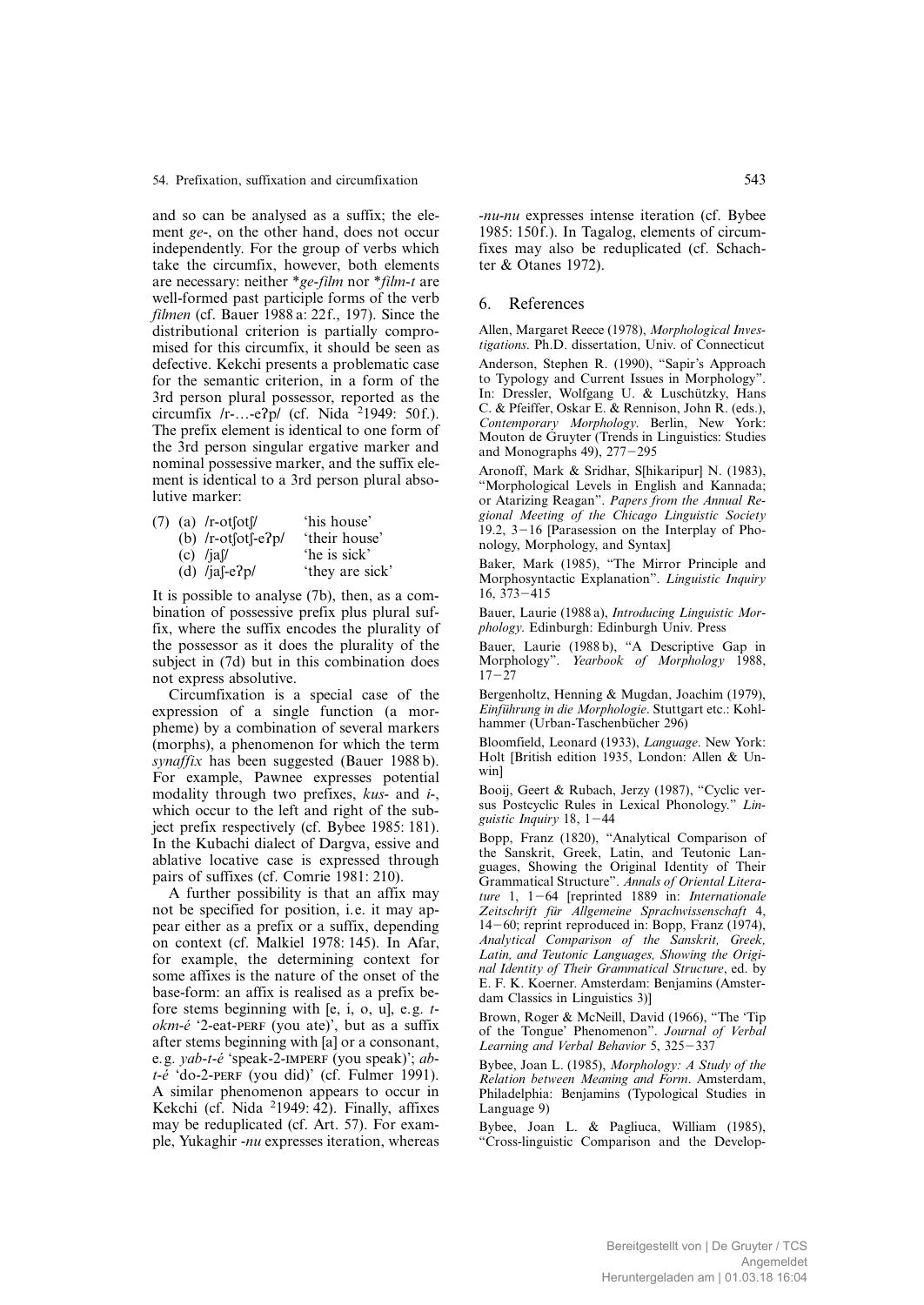ment of Grammatical Meaning". In: Fisiak, Jacek (ed.), *Historical Semantics, Historical Word-formation*. Berlin etc.: Mouton (Trends in Linguistics: Studies and Monographs 29), 59-83

Bybee, Joan L. & Pagliuca, William & Perkins, Revere D. (1990), "On the Asymmetries in the Affixation of Grammatical Material". In: Croft, William & Denning, Keith & Kemmer, Suzanne (eds.), *Studies in Typology and Diachrony. Papers Presented to Joseph H. Greenberg on His 75th Birthday*. Amsterdam, Philadelphia: Benjamins (Typological Studies in Language 20), 1-42

Bybee, Joan L. & Perkins, Revere D. & Pagliuca, William (1994), *The Evolution of Grammar: Tense, Aspect and Modality in the Languages of the World*. Chicago: Univ. of Chicago Press

Chomsky, Noam & Halle, Morris (1968), *The Sound Pattern of English*. New York etc.: Harper & Row

Cole, Ronald A. (1973), "Listening for Mispronunciations: A Measure of What We Hear During Speech". *Perception and Psychophysics* 11, 153- 156

Comrie, Bernard (1981), *Languages of the Soviet Union*. Cambridge etc.: Cambridge Univ. Press

Comrie, Bernard (1985), "Causative Verb Formation and Other Verb-deriving Morphology". In: Shopen, Timothy (ed.), *Language Typology and Syntactic Description, Vol. III: Grammatical Categories and the Lexicon*. Cambridge etc.: Cambridge Univ. Press, 309-348

Conrad, Rudi (1985), *Lexikon sprarchwissenschaftlicher Termini*. Leipzig: Bibliographisches Institut

Cooper, William E. & Paccia-Cooper, Jeanne (1980), *Syntax and Speech*. Cambridge/MA, London: Harvard Univ. Press (Cognitive Science Series 3)

Cutler, Anne & Hawkins, John A. & Gilligan, Gary (1985), "The Suffixing Preference: A Processing Explanation". *Linguistics* 23, 723-758

Dahl, Östen (1979), "Typology of Sentence Negation". *Linguistics* 17, 79-106

Dryer, Matthew (1989), "Plural Words". *Linguistics* 27, 865-895

Dubois, Jean & Giacomo, Mathée & Guespin, Louis & Marcellesi, Christiane & Marcellesi, Jean-Baptiste & Mevel, Jean-Pierre (1973), *Dictionnaire de linguistique*. Paris: Larousse

Elson, Benjamin F. & Pickett, Velma B. (1983), *Beginning Morphology and Syntax*. Dallas/TX: Summer Inst. of Linguistics

Emmorey, Karen D. & Fromkin, Victoria A. (1988), "The Mental Lexicon". In: Newmeyer, Frederick J. (ed.), *Linguistics: The Cambridge Survey, Vol. III: Language: Psychological and Biological Aspects*. Cambridge etc.: Cambridge Univ. Press, 124-149

Fulmer, S. Lee (1991 [1990]), "Dual-position Affixes in Afar: An Argument for Phonologicallydriven Morphology". *Proceedings of the West Coast Conference on Formal Linguistics* 9, 189-203

Givón, Talmy (1971), "Historical Syntax and Synchronic Morphology: An Archaeologist's Field Trip". *Papers from the Annual Regional Meeting of the Chicago Linguistic Society* 7.1, 394-415

Givón, Talmy (1984), *Syntax: A Functional-typological Introduction, Vol. I*. Amsterdam, Philadelphia: Benjamins

Greenberg, Joseph H. (1957), *Essays in Linguistics*. Chicago: Univ. of Chicago Press

Greenberg, Joseph H. (1963), "Some Universals of Grammar with Particular Reference to the Order of Meaningful Elements". In: Greenberg, Joseph H. (ed.), *Universals of Language. Report of a Conference Held at Dobbs Ferry, New York, April 13*- *15, 1961*. Cambridge/MA: MIT Press, 58-90  $[^{2}1966, 73-113$ ; reprinted in: Greenberg, Joseph H. (1990), *On Language: Selected Writings*, ed. by Keith Denning & Suzanne Kemmer. Stanford/CA: Stanford Univ. Press, 40-70]

Greenberg, Joseph H. (1980), "Circumfixes and Typological Change". In: Traugott, Elizabeth Closs & Labrum, Rebecca & Shepherd, Susan (eds.), *Papers from the 4th International Conference on Historical Linguistics* [Stanford 1980]. Amsterdam: Benjamins (Current Issues in Linguistics Theory 14), 233-241

Grimes, Joseph E. (1967), "Positional Analysis". *Language* 43, 437-444

Grimes, Joseph E. (1983), *Affix Positions and Cooccurrences: The PARADIGM Program*. Dallas/ TX: Summer Inst. of Linguistics (SIL Publications in Linguistics 68)

Haas, Mary (1946), "A Proto-Muskogean Grammar". *Language* 22, 326-332

Hall, Christopher J. (1992), *Morphology and Mind: A Unified Approach to Explanation in Linguistics*. London, New York: Routledge

Hall, Christopher J. (1995), "Formal Linguistics and Mental Representation: Psycholinguistic Contributions to the Identification and Explanation of Morphological and Syntactic Competence". *Language and Cognitive Processes* 10, 169-187

Hawkins, John A. & Gilligan, Gary (1988), "Prefixing and Suffixing Universals in Relation to Basic Word Order". *Lingua* 74, 219-259

Jakobson, Roman (1941), *Kindersprache, Aphasie und allgemeine Lautgesetze*. Uppsala: Almqvist & Wiksell (Språkvetenskapliga Sällskapets Förhandlingar 1940-1942) [reprinted 1969, Stuttgart: Suhrkamp (edition suhrkamp 330); also in: Jakobson, Roman (1962), *Selected Writings, Vol. I: Phonological Studies.* 's Gravenhage: Mouton  $[=$  21971 The Hague, Paris: Mouton], 328-401; English transl. 1968: *Child Language, Aphasia and Phonological Universals*, transl. by Allan R. Keiler. The Hague, Paris: Mouton (Janua Linguarum Series Minor 72)]

Katamba, Francis (1993), *Morphology*. Basingstoke, London: Macmillan